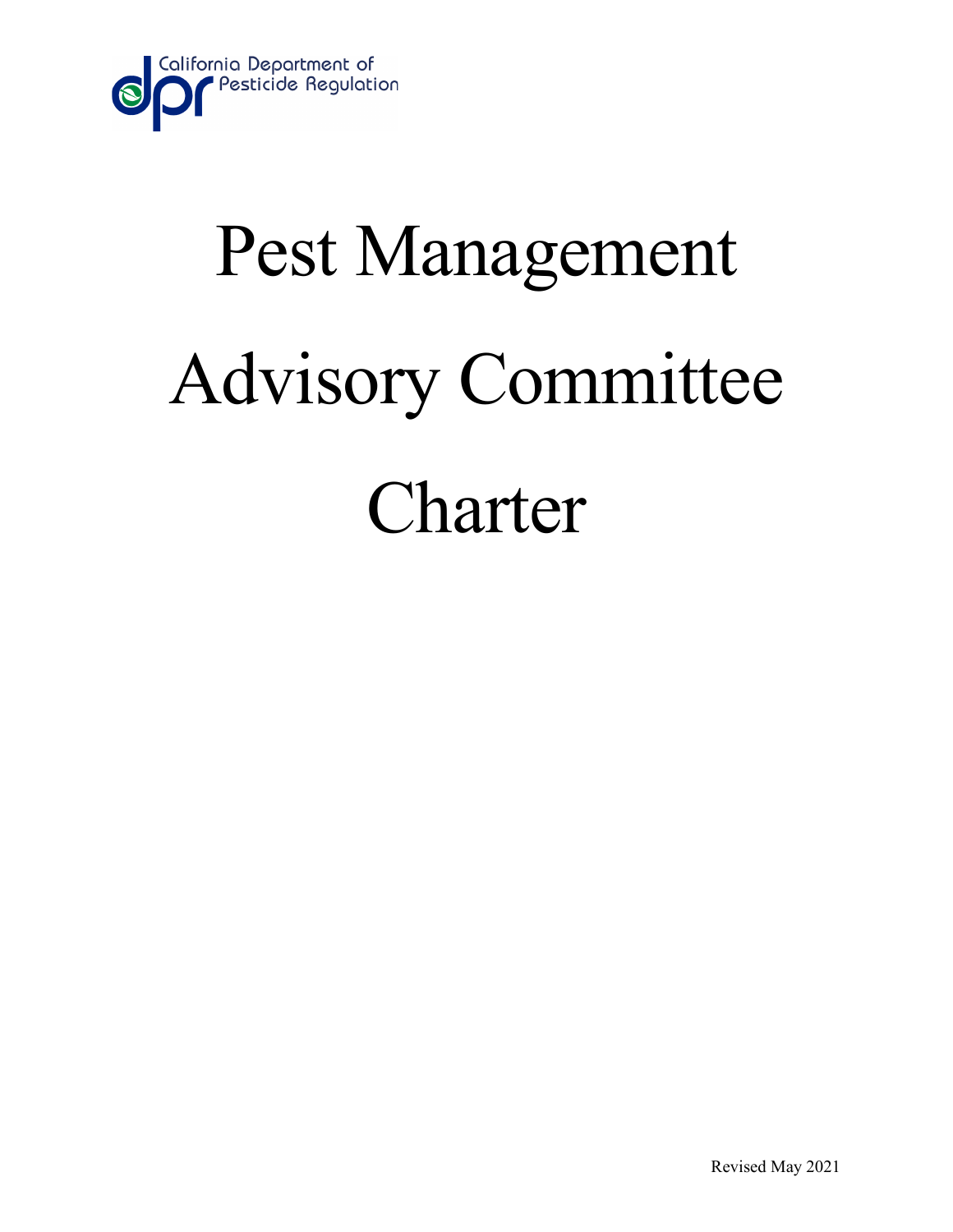# Pest Management Advisory Committee **Charter**

### Mission/Purpose

The Pest Management Advisory Committee (Committee) shall assist the Department of Pesticide Regulation (DPR) in identifying, facilitating, and promoting environmentally sound pest management practices and integrated pest management systems. Integrated Pest Management (IPM) is an ecologically-based strategy utilizing pest identification and monitoring, action guidelines, and a combination of management tools including biological control, cultural control, mechanical control, physical control, and chemical control to prevent pests or their damage. By design, IPM programs work to solve pest problems while minimizing risks to public health, nontarget organisms, and the environment. The Committee plays a key role in promoting IPM systems in California through its advisory role in DPR's Pest Management Grants Program.

#### Authority

Pursuant to Food and Agricultural Code (FAC) section 12536, the Director of DPR (Director), by regulation, shall establish a Pest Management Advisory Committee, specifying, as appropriate, the scope and purpose of its advisory role, membership requirements, and operating procedures. Under this authority, the Director established the Pest Management Advisory Committee in California Code of Regulations, title 3 (3 CCR) section 6256.

# Objective and Scope of Activity

The Committee shall assist DPR in identifying, facilitating, and promoting pest management practices and IPM systems that are designed to minimize risk to public health and the environment. Committee activities include, but are not limited to, reviewing applications for pest management grants and recommending to the Director which applications should be funded. The Committee shall meet at least quarterly, but may meet more frequently at the request of the chair. The chair may appoint subcommittees as needed to serve in an advisory capacity. Committee members and any subcommittee members shall serve without compensation.

## Composition

As provided in 3 CCR section 6256(a), the Committee shall consist of the following members:

(1) Six ex officio members, who serve perpetually: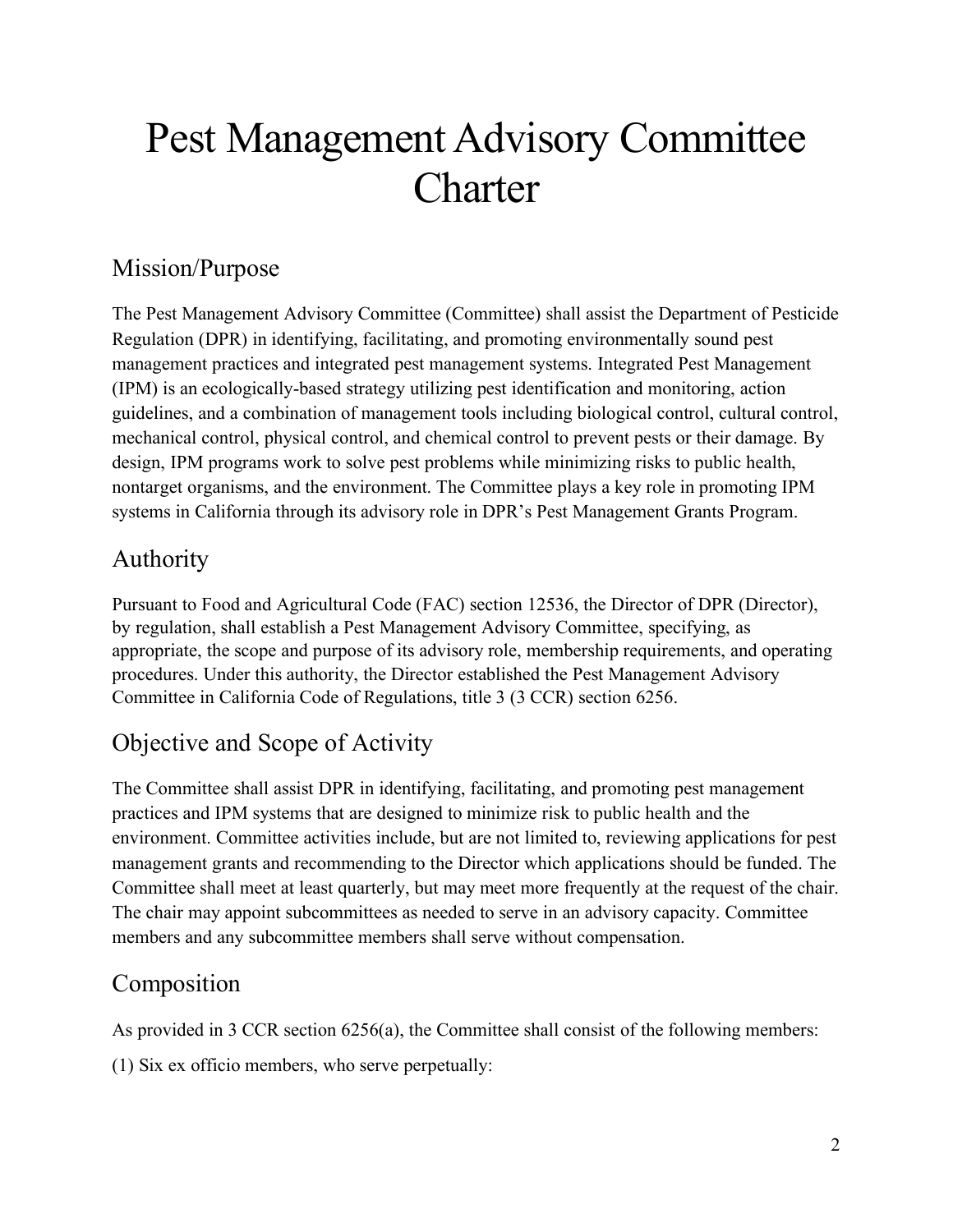- The Director of the Department of Pesticide Regulation or their designee who shall serve as chair of the Committee.
- The Secretary of the California Department of Food and Agriculture or their designee who shall serve as vice chair.
- The President of the University of California or their designee.
- The Regional Administrator of the United States Environmental Protection Agency Region IX or their designee.
- The Chancellor of the California State University or their designee.
- The President of the California Agricultural Commissioners and Sealers Association or their designee.

(2) The following members shall serve a term of office of three years:

- Five members representing academia and public foundations,
- Six members representing agricultural production,
- Four members representing environmental and public interest groups,
- One member representing farm labor organizations,
- One member representing general public and consumer advocacy,
- One member representing nonagricultural pesticide user groups,
- Two members representing pest control advisers, and
- Four members representing registrants and trade associations.

The members of the Committee shall be appointed by the Director and serve at the pleasure of the chair. Vacancies will be filled for any unexpired term of office as appropriate.

#### Process

The Committee shall meet quarterly, but may meet more frequently if the Director determines that circumstances warrant additional meetings. DPR will coordinate administrative and process support for the Committee. All meetings will be conducted in accordance with the Bagley-Keene Open Meeting Act (California Government Code, sections 11120-11132), which requires the Committee to publicly notice their meetings, prepare agendas, accept public testimony, and conduct their meetings in public. Bagley-Keene also places restrictions on remote participation and requires a quorum for all formal committee decisions.

All Committee meetings focused on grant application review or grant-related decision-making require a quorum to be present to conduct a meeting. A quorum means a majority (13) of voting Committee members. *Ex officio* members of the Committee are not included in the count when determining whether a quorum exists, but may vote on items before the Committee. Committee members who are present but may not participate in the review and selection process are not included in the count to determine if a quorum is present. A meeting must be immediately recessed or adjourned when a quorum is no longer present.

Prior to Committee grant application review meetings, a DPR staff member designated to lead the process for the meeting will email all Committee members and provide attachments that